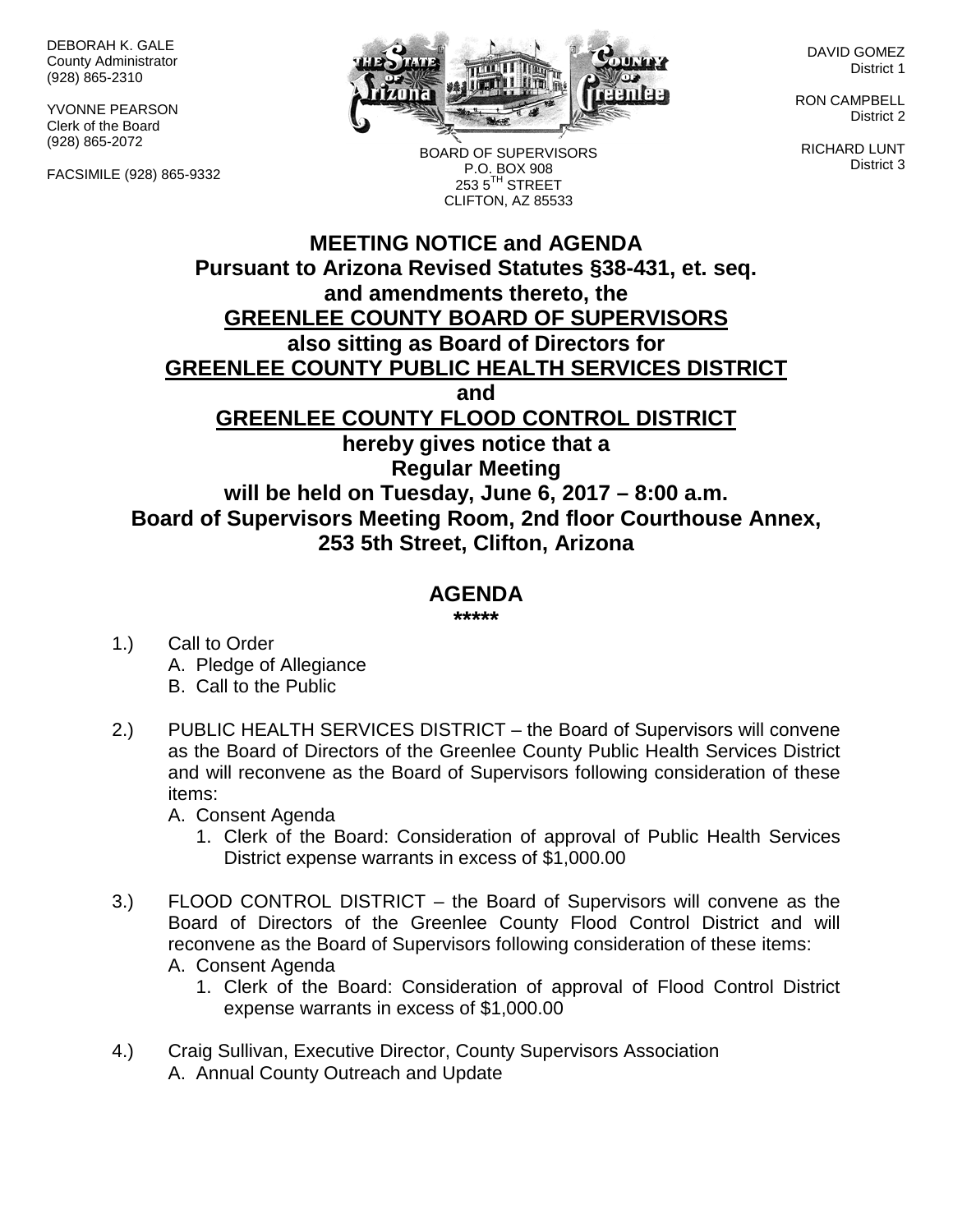- 5.) Mike Crockett, Dean of Instruction, Eastern Arizona College
	- A. Consideration of approval of Intergovernmental Agreement for provision of community college credit courses for fiscal year 2018
- 6.) Ákos Kovach, Economic Development Coordinator A. Economic Development Planning Update
- 7.) Consideration of implementation of Fire Restrictions in the unincorporated areas of Greenlee County and adoption of Resolution 17-06-01 regarding Fire Restrictions
- 8.) Consideration of a revision to the Greenlee County sick leave policy to include reimbursement of unused sick leave within the limits allowed by Arizona Revised Statute §38-615
- 9.) Consideration of Public Safety Personnel Retirement System (PSPRS) contribution rates
- 10.) Kay Gale, County Administrator A. County and State budget and legislative issues B. Calendar of Events
- 11.) Consent Agenda
	- A. Clerk of the Board: Consideration of approval of minutes to previous meetings – 04/05/17; 04/25/17
	- B. Clerk of the Board: Consideration of approval of expense warrants in excess of \$1,000.00 – Voucher 1080; 1081
	- C. Chief Finance Officer: Consideration of approval of general fund loans in the amount of \$13,859.31 to be reimbursed upon receipt of funds: Fund 159 - \$71.63; Fund 186 - \$296.39; Fund 219 - \$2,663.05; Fund 243 - \$7,963.00; Fund 601 - \$2,865.24
	- D. County Sheriff: Consideration of approval of Employee Transaction Form C. Monjaras, Detention Officer
	- E. Clerk of the Board: Consideration of change in controlling member on the Greenlee County Liquor License – addition of Supervisor Richard Lunt, District 3; removal of Robert Corbell
	- F. Events Coordinator: Consideration of approval of Greenlee County Liquor License renewal for fiscal year 2018
	- G. Clerk of the Board: Consideration of approval of the Intergovernmental Agreement with Graham County for Juvenile Detention Facilities in an amount not to exceed \$300,000.00 to be paid with budgeted general funds
	- H. Clerk of the Board: Consideration of approval of the Intergovernmental Agreement with Graham County for Internet DS3 and Equipment Co-Lo for